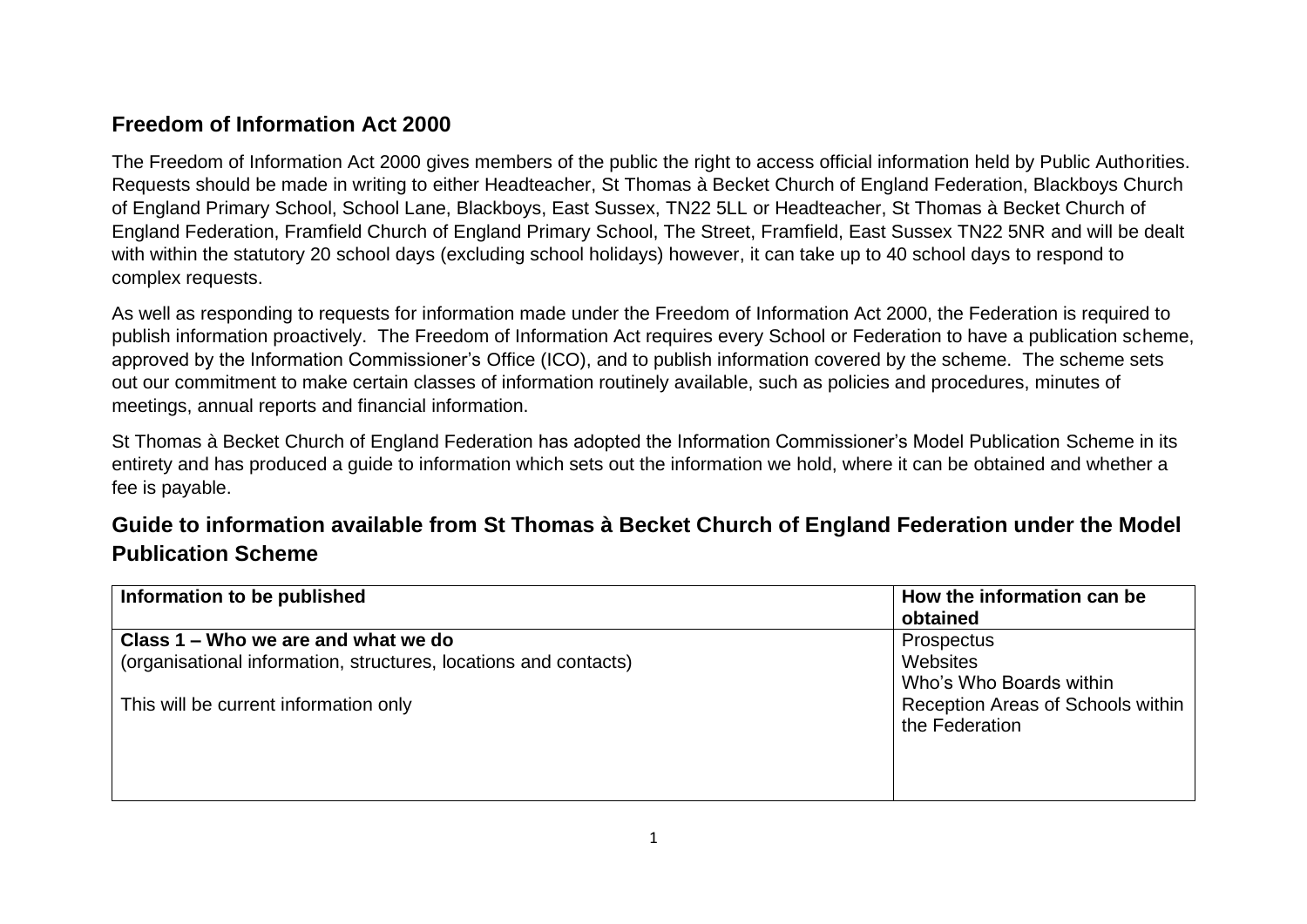| Who's who in the Schools within the Federation                                                   | Prospectus                        |
|--------------------------------------------------------------------------------------------------|-----------------------------------|
|                                                                                                  | Websites                          |
|                                                                                                  | Who's Who Boards within           |
|                                                                                                  | Reception Areas of Schools within |
|                                                                                                  | the Federation                    |
| Who's who on the Governing Body and the basis of their appointment                               | Websites                          |
|                                                                                                  | Who's Who Boards within           |
|                                                                                                  | Reception Areas of Schools within |
|                                                                                                  | the Federation                    |
| <b>Instrument of Government</b>                                                                  | Hard copy on written request      |
| Contact details for the Federation's Headteachers and for the Governing Body                     | Websites                          |
| The prospectuses of the Schools within the Federation                                            | Websites                          |
| <b>Staffing structures</b>                                                                       | Reception Areas of Schools within |
|                                                                                                  | the Federation                    |
| Schools within the Federation session times and term dates                                       | Websites                          |
| Address of schools within the Federation and contact details, including email addresses          | Websites                          |
|                                                                                                  |                                   |
| Class 2 - What we spend and how we spend it                                                      | Hard copy on written request and  |
| (Financial information relating to projected and actual income and expenditure, procurement,     | meet with the relevant Federation |
| contracts and financial audit)                                                                   | Headteacher                       |
|                                                                                                  |                                   |
| Current and previous financial year as a minimum                                                 |                                   |
|                                                                                                  |                                   |
| Annual budget plan and financial statements                                                      | Hard copy on written request      |
| Capital funding                                                                                  | Hard copy on written request      |
| <b>Financial Audit Reports</b>                                                                   | Hard copy on written request      |
| Details of expenditure items over £2,000 - published at least annually but at a more frequent    | Hard copy on written request      |
| quarterly or six-monthly interval where practical                                                |                                   |
| Procurement and contracts the school within the Federation has entered into, or information      | Hard copy on written request      |
| relating to / a link to information held by an organisation which has done so on its behalf (for |                                   |
| example, a local authority or diocese)                                                           |                                   |
|                                                                                                  |                                   |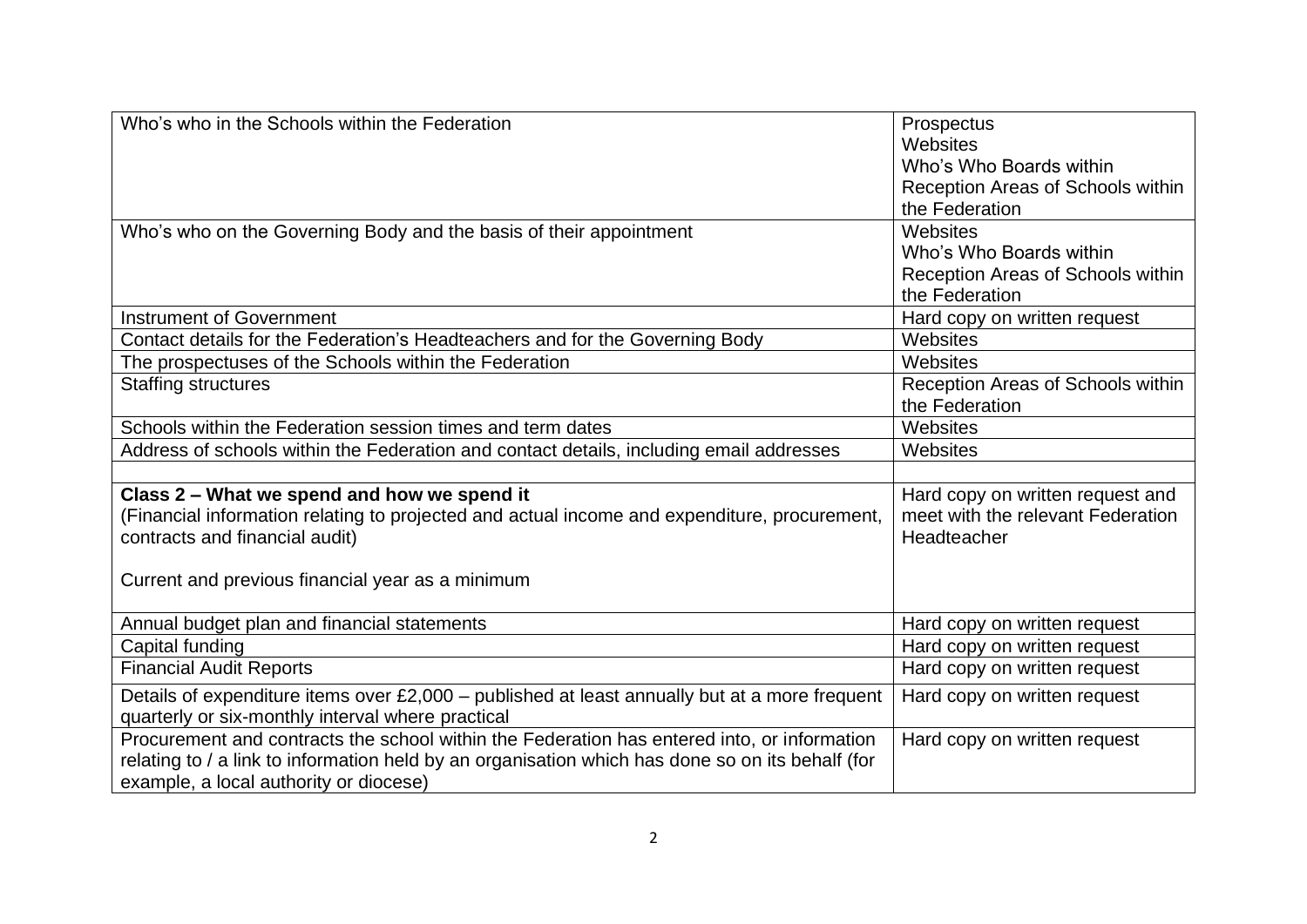| Pay Policies                                                                                                                                                                                                                                         | Meet with the relevant Federation<br>Headteacher to discuss request                                                |
|------------------------------------------------------------------------------------------------------------------------------------------------------------------------------------------------------------------------------------------------------|--------------------------------------------------------------------------------------------------------------------|
| Staff Allowance and Expenses that can be incurred or claimed, with totals paid to individual<br>senior staff members (Senior Leadership Team or equivalent, whose basic annual salary is<br>at least £100,000 per annum) by reference to categories. | Meet with the relevant Federation<br>Headteacher to discuss request<br>Salary Information available on<br>websites |
| Staffing and grading structure. As a minimum the pay information should include salaries for<br>Senior Leadership Team or equivalent as above) in bands of £10,000; for more junior posts,<br>by salary range.                                       | Meet with the relevant Federation<br>Headteacher to discuss request                                                |
| Governors' allowances that can be incurred or claimed, and a record of total payments made<br>to individual Governors                                                                                                                                | Hard copy on written request                                                                                       |
|                                                                                                                                                                                                                                                      |                                                                                                                    |
| Class 3 What our priorities are and how we are doing<br>(Strategies and plans, performance indicators, audits, inspections and reviews)                                                                                                              | Links from websites, meet with the<br>relevant Federation Headteacher<br>to discuss request                        |
| Current information as a minimum                                                                                                                                                                                                                     |                                                                                                                    |
| Schools within the Federation Profile<br>Government supplied performance data<br>$\bullet$<br>The latest Ofsted Report<br>$\bullet$<br>The latest SIMS Inspection Report<br>$\bullet$<br><b>Federation School Improvement Plans</b>                  | Link from websites<br>Link from websites<br>Link from websites<br>Meet with the relevant Federation                |
|                                                                                                                                                                                                                                                      | Headteacher to discuss request                                                                                     |
| Performance Management Policy and Procedure adopted by the Governing Body<br>Child Protection and Safeguarding Policy and Procedure                                                                                                                  | Hard copy on written request<br>Websites<br>Hard copy on request                                                   |
| Preventing Extremism and Radicalisation Policy                                                                                                                                                                                                       | Websites<br>Hard copy on request                                                                                   |
| The Federation's future plans; for example, proposals for and any consultation on the future<br>of the Federation, such as a change in status                                                                                                        | Meet with the relevant Federation<br>Headteacher / Chair of Governors<br>to discuss request                        |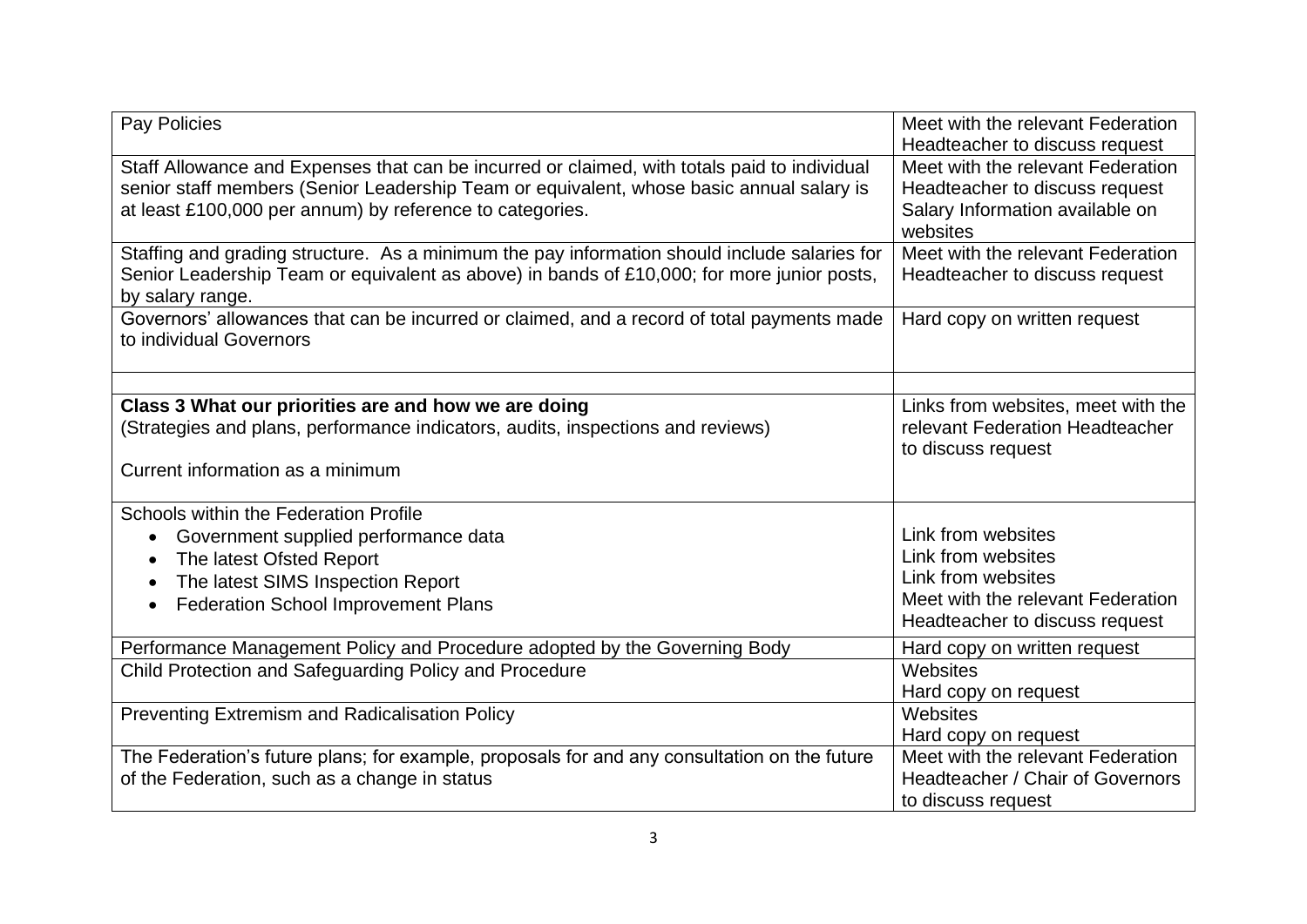| Class 4 – How we make decisions                                                     | Hard copy on written request     |
|-------------------------------------------------------------------------------------|----------------------------------|
| (Decision making processes and records of decisions)                                |                                  |
|                                                                                     |                                  |
| Current and previous three years as a minimum                                       |                                  |
|                                                                                     |                                  |
| <b>Admissions Policy</b>                                                            | Websites                         |
| Admission Appeal decisions (not individual admission decisions)                     | Hard copy on written request     |
| Agendas of meetings of the Governing Body and its sub-committees                    | Hard copy available in Reception |
|                                                                                     | Areas of Schools within the      |
|                                                                                     | Federation                       |
| Minutes of meetings (as above)                                                      | Hard copy available in Reception |
|                                                                                     | Areas of Schools within the      |
|                                                                                     | Federation                       |
|                                                                                     |                                  |
| Class 5 – Our Policies and Procedures                                               | Websites, hard copy on written   |
| (Current written protocols, policies and procedures for delivering our services and | request                          |
| responsibilities)                                                                   |                                  |
|                                                                                     |                                  |
| Current information only                                                            |                                  |
|                                                                                     |                                  |
| <b>Federation Policies including:</b>                                               |                                  |
| <b>Health and Safety</b><br>$\bullet$                                               | Websites                         |
| <b>Complaints Policy and Procedure</b>                                              | Websites                         |
| Code of Conduct for Employees<br>$\bullet$                                          | Websites                         |
| <b>Discipline and Grievance Policies</b>                                            | Hard copy on written request     |
| Equality Policy, Equality Objectives and Accessibility Plan<br>$\bullet$            | Websites                         |
| <b>Recruitment and Selection Policy</b><br>$\bullet$                                | Hard copy on written request     |
| <b>Online Safety Policy</b>                                                         | Websites                         |
| Pupil and Curriculum Policies, including:                                           |                                  |
| <b>Home-School Expectations</b>                                                     | Websites                         |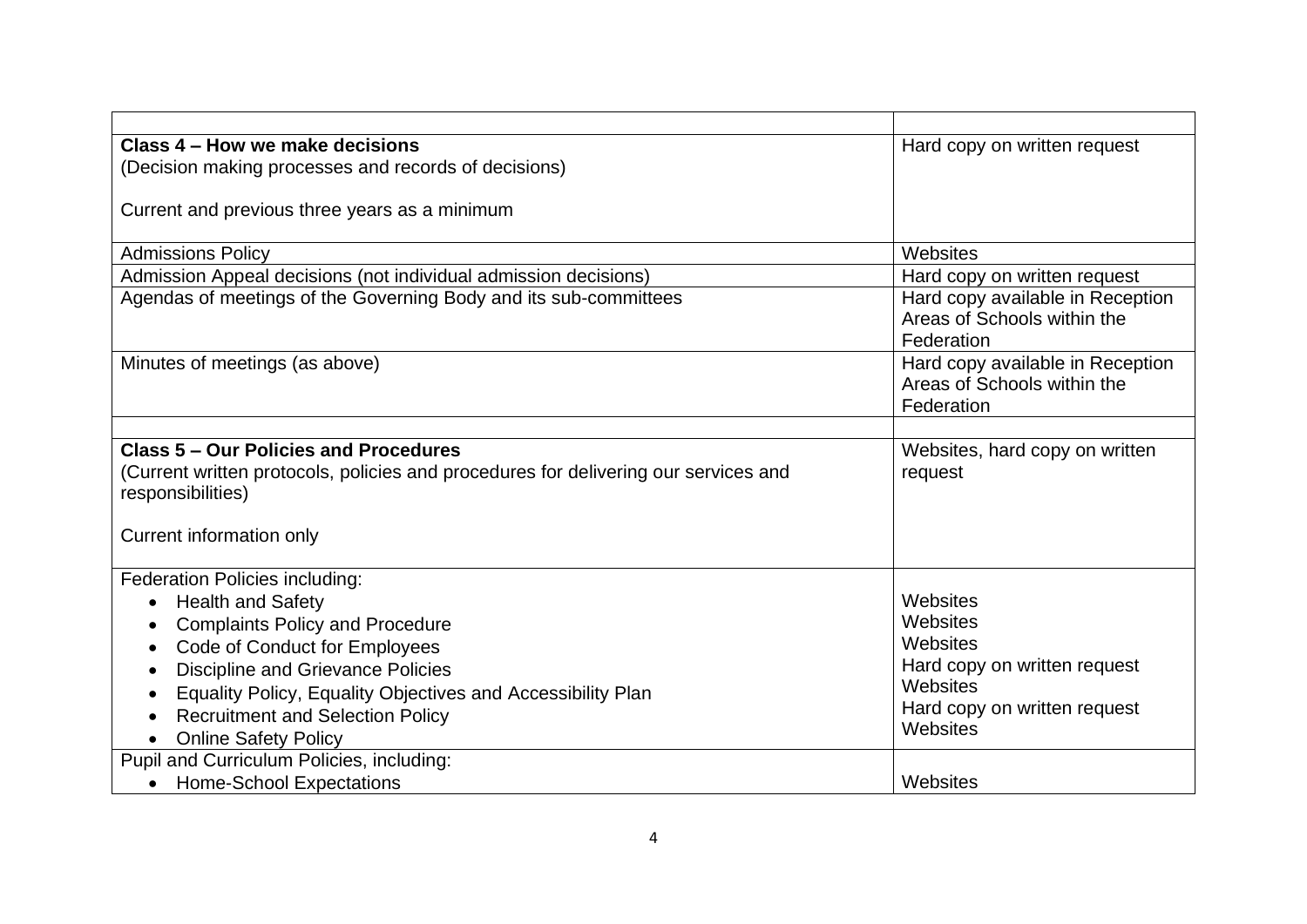| <b>Relationships and Behaviour Policy</b><br>$\bullet$                                   | Websites                     |
|------------------------------------------------------------------------------------------|------------------------------|
| <b>Religious Education Policy</b>                                                        | Websites                     |
| Relationship and Sex Education Policy<br>$\bullet$                                       | Websites                     |
| <b>Special Educational Needs Policy</b>                                                  | Websites                     |
| <b>Allergy Awareness Policy</b>                                                          | Websites                     |
| <b>Collective Worship Policy</b>                                                         | Websites                     |
| <b>Exclusion Policy</b><br>$\bullet$                                                     | Websites                     |
| <b>Home Learning Policy</b><br>٠                                                         | Websites                     |
| <b>School Uniform Policy</b><br>$\bullet$                                                | Websites                     |
| Learning and Teaching Policy<br>$\bullet$                                                | Websites                     |
| Spiritual, Moral, Social and Cultural Policy<br>$\bullet$                                | Websites                     |
| <b>Supporting Children with Medical Conditions Policy</b>                                | Websites                     |
| <b>Anti-Bullying Policy</b>                                                              | Websites                     |
| $\bullet$                                                                                | Websites                     |
| Records Management and personal data policies, including:                                |                              |
| Data Protection and Information Security Policy<br>$\bullet$                             | Websites                     |
| Privacy Notice - Pupil Information<br>$\bullet$                                          | Websites                     |
| Privacy Notice - Workforce Information<br>$\bullet$                                      | Hard copy on request         |
| Privacy Notice - Governors and Volunteer Information<br>$\bullet$                        | Hard copy on request         |
| <b>Special Category Data Policy</b><br>$\bullet$                                         | Websites                     |
| <b>Subject Access Request Form</b><br>$\bullet$                                          | Websites                     |
| Individual Rights Request Form<br>$\bullet$                                              | Websites                     |
| Records Management and Retention Policy<br>$\bullet$                                     | Hard copy on request         |
| Record of Processing Activity (ROPA)                                                     | Hard copy on request         |
| Charging regimes and policies                                                            | Hard copy on written request |
|                                                                                          |                              |
| This should include details of any statutory charging regimes. Charging policies should  |                              |
| include charges made for information routinely published. They should clearly state what |                              |
| costs are to be recovered, the basis on which they are made and how they are calculated. |                              |
|                                                                                          |                              |
|                                                                                          |                              |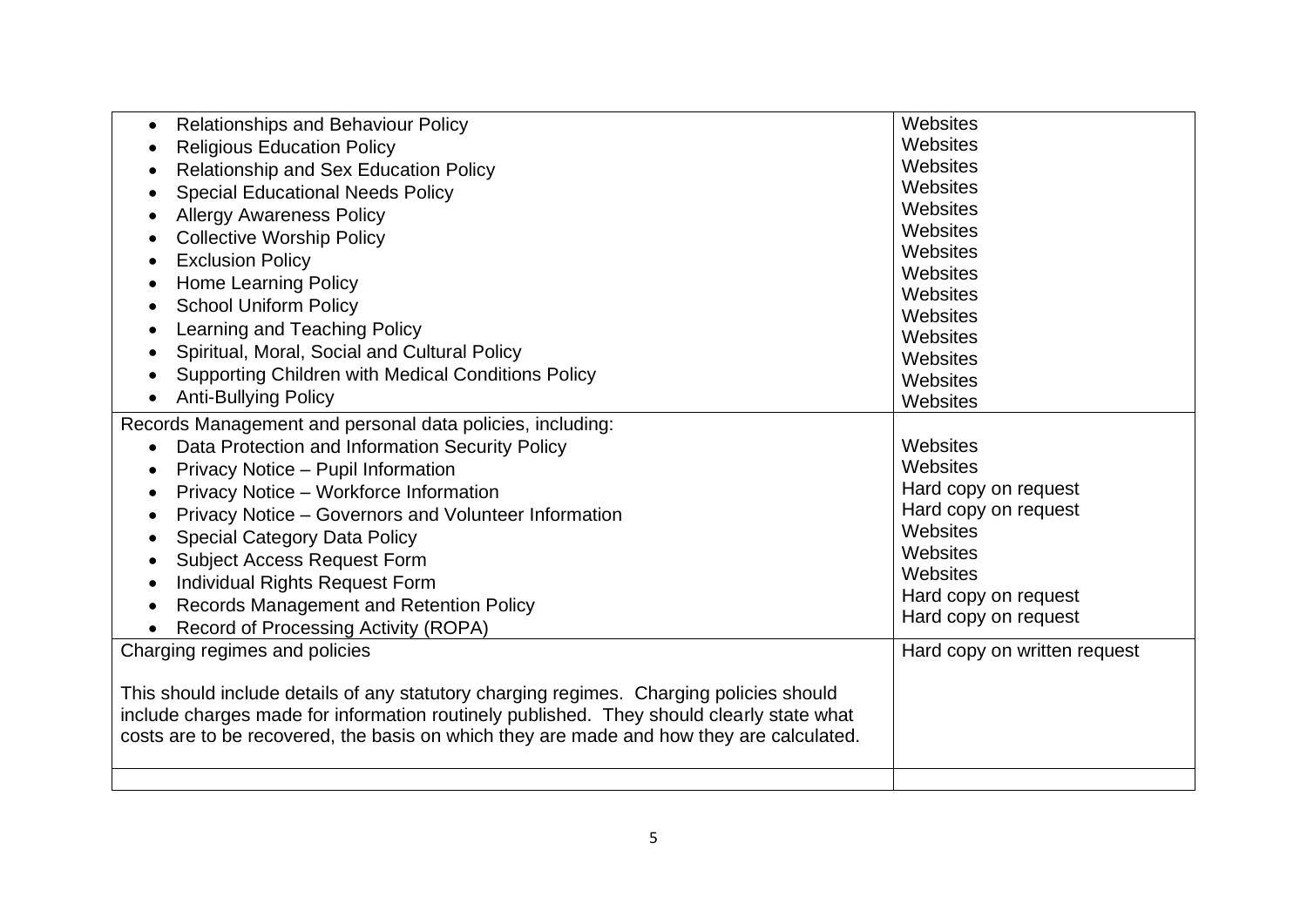| Class 6 – Lists and Registers                                                                                                                                        | Meet with the relevant Federation<br>Headteacher to discuss request                          |
|----------------------------------------------------------------------------------------------------------------------------------------------------------------------|----------------------------------------------------------------------------------------------|
| Currently maintained lists and registers only                                                                                                                        |                                                                                              |
| Curriculum circulars and statutory instruments                                                                                                                       | Meet with the relevant Federation<br>Headteacher to discuss request                          |
| Disclosure logs                                                                                                                                                      | Meet with the relevant Federation<br>Headteacher to discuss request                          |
| <b>Asset Register</b>                                                                                                                                                | Meet with the relevant Federation<br>Headteacher to discuss request                          |
| Any information the Federation is currently legally required to hold in publicly available<br>registers (THIS DOES NOT INCLUDE THE ATTENDANCE REGISTER)              | Meet with the relevant Federation<br>Headteacher to discuss request                          |
|                                                                                                                                                                      |                                                                                              |
| Class 7 – The services we offer<br>(information about the services we offer, including leaflets, guidance and newsletters<br>produced for the public and businesses) | Hard copy by request or websites,<br>some information may only be<br>available by inspection |
| Current information only                                                                                                                                             |                                                                                              |
| Extra-curricular activities                                                                                                                                          | Via parent letter, school office                                                             |
| Out of school clubs                                                                                                                                                  | Via parent letter, school office                                                             |
| School publications, including newsletter                                                                                                                            | Website, via parent letter and<br>school office                                              |